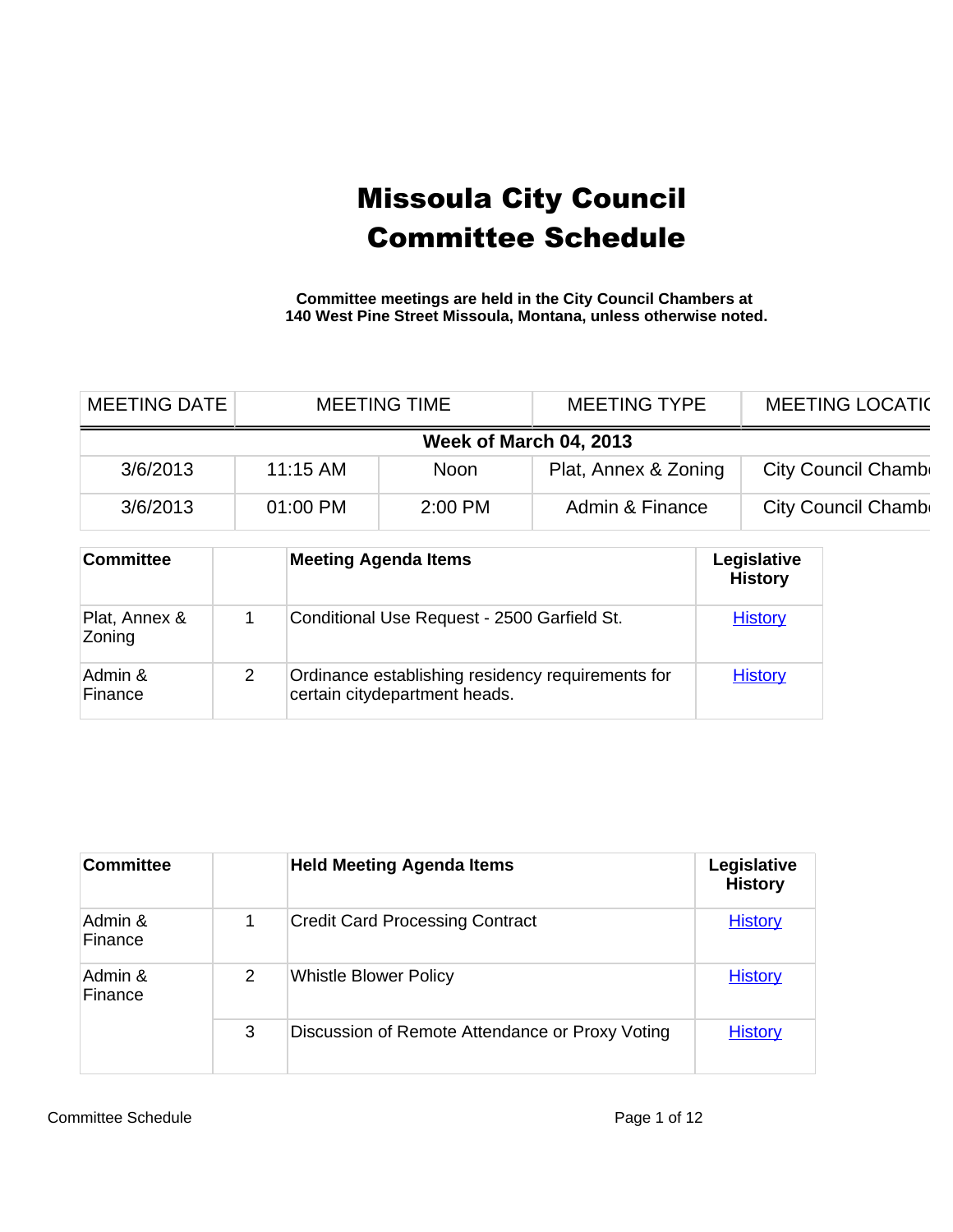**Committee meetings are held in the City Council Chambers at 140 West Pine Street Missoula, Montana, unless otherwise noted.**



| Contact        |
|----------------|
| Aaron Wilson   |
| Cynthia Wolken |

**The following items have been referred to City Council committees, but the committees will not discuss them in the coming week:**

| <b>Contact</b>          |
|-------------------------|
| <b>Brentt Ramharter</b> |
| Adam Hertz              |
| <b>Caitlin Copple</b>   |

Committee Schedule **Page 2 of 12**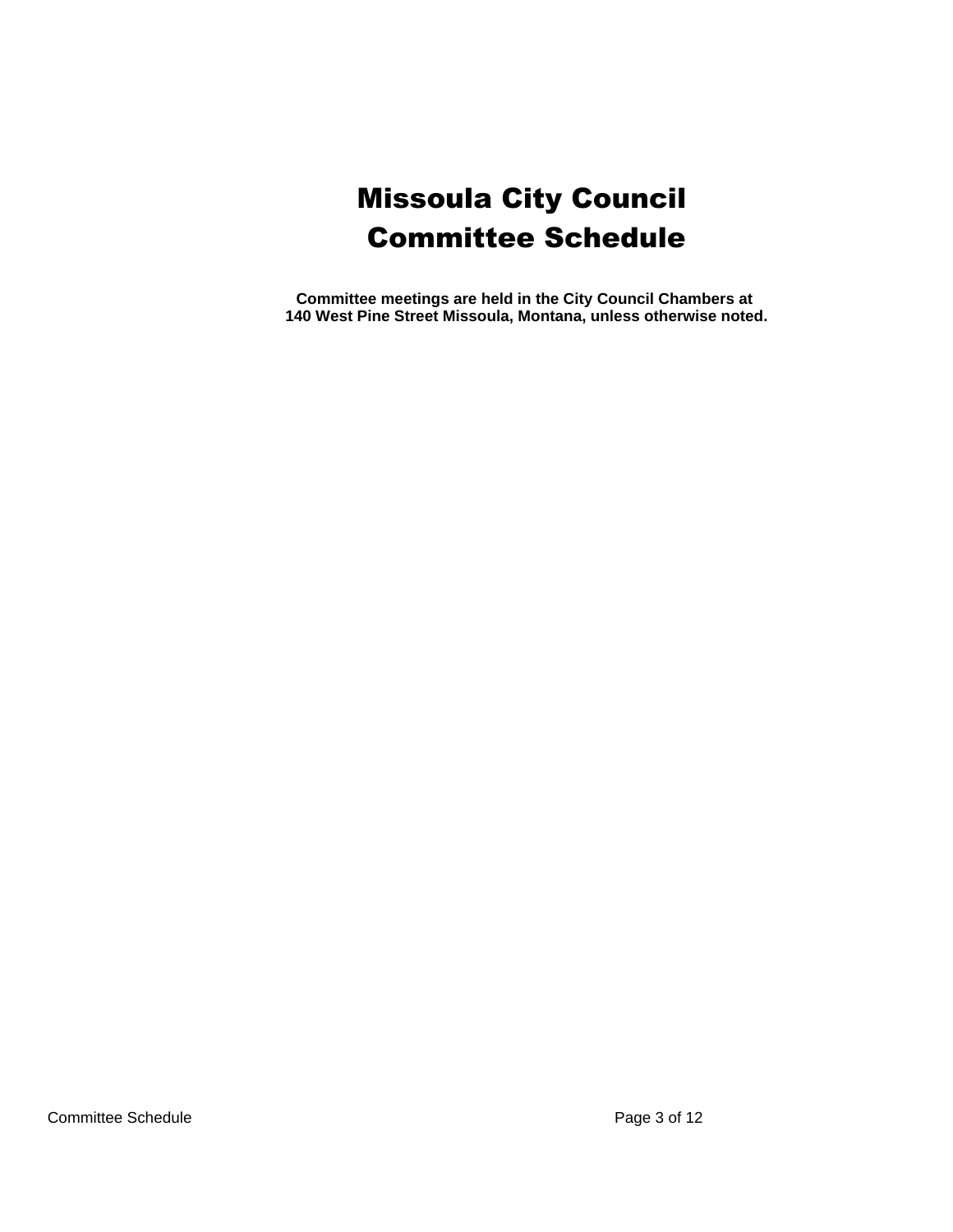| Admin &<br>Finance    | $\overline{4}$ | Journal vouchers                                                                                                                                                                       | <b>History</b> |
|-----------------------|----------------|----------------------------------------------------------------------------------------------------------------------------------------------------------------------------------------|----------------|
|                       | 5              | Budget transfers.                                                                                                                                                                      | <b>History</b> |
|                       | 6              | Review the City's current policy for charging the<br>public for various City-produced documents.                                                                                       | <b>History</b> |
|                       | $\overline{7}$ | Disposition of surplus City land.                                                                                                                                                      | <b>History</b> |
| Conservation          | 8              | Discuss the City's strategy to complete a boundary<br>survey of Greenough Park.                                                                                                        | <b>History</b> |
|                       | 9              | Agreement for lighting the Madison St. Pedestrian<br><b>Bridge</b>                                                                                                                     | <b>History</b> |
| Comm. of the<br>Whole | 10             | Joint meeting of the Mayor, City Council and County<br>Commission; a facilitated quarterly OPG review as<br>directed in the Interlocal Agreement.                                      | <b>History</b> |
|                       | 11             | Bi-annual meeting with the Chamber of Commerce                                                                                                                                         | <b>History</b> |
|                       | 12             | Propose the City Council be a member unit of the<br>Missoula Chamber of Commerce.                                                                                                      | <b>History</b> |
|                       | 13             | Update on Urban Renewal District III (URD III)                                                                                                                                         | <b>History</b> |
|                       | 14             | <b>Consultant Presentation for Wayfinding Planning</b>                                                                                                                                 | <b>History</b> |
|                       | 15             | Updates from Council representatives on the Health<br>Board, Community Forum, Transportation Policy<br>Coordinating Committee, other boards and<br>commissions as necessary. (Ongoing) | <b>History</b> |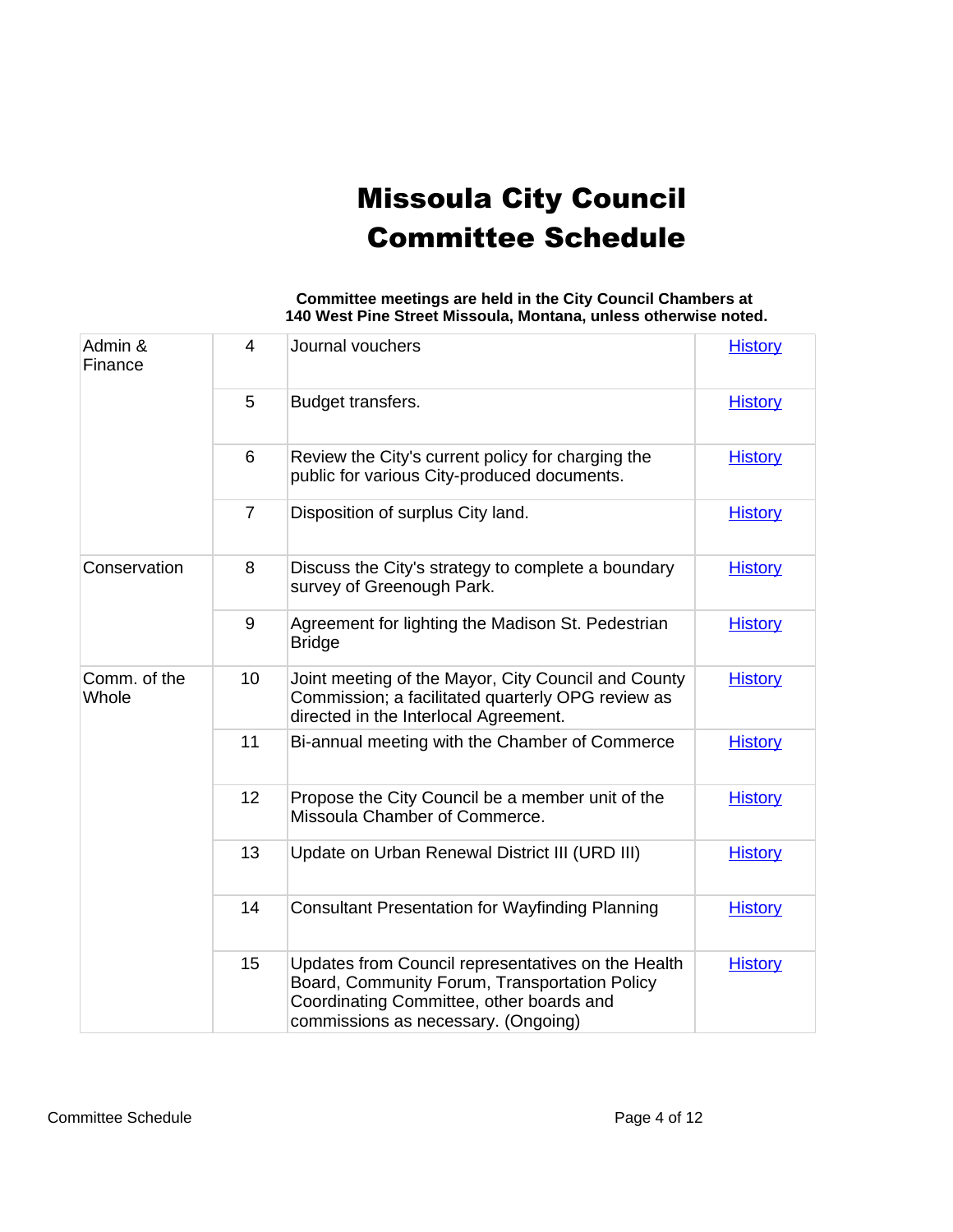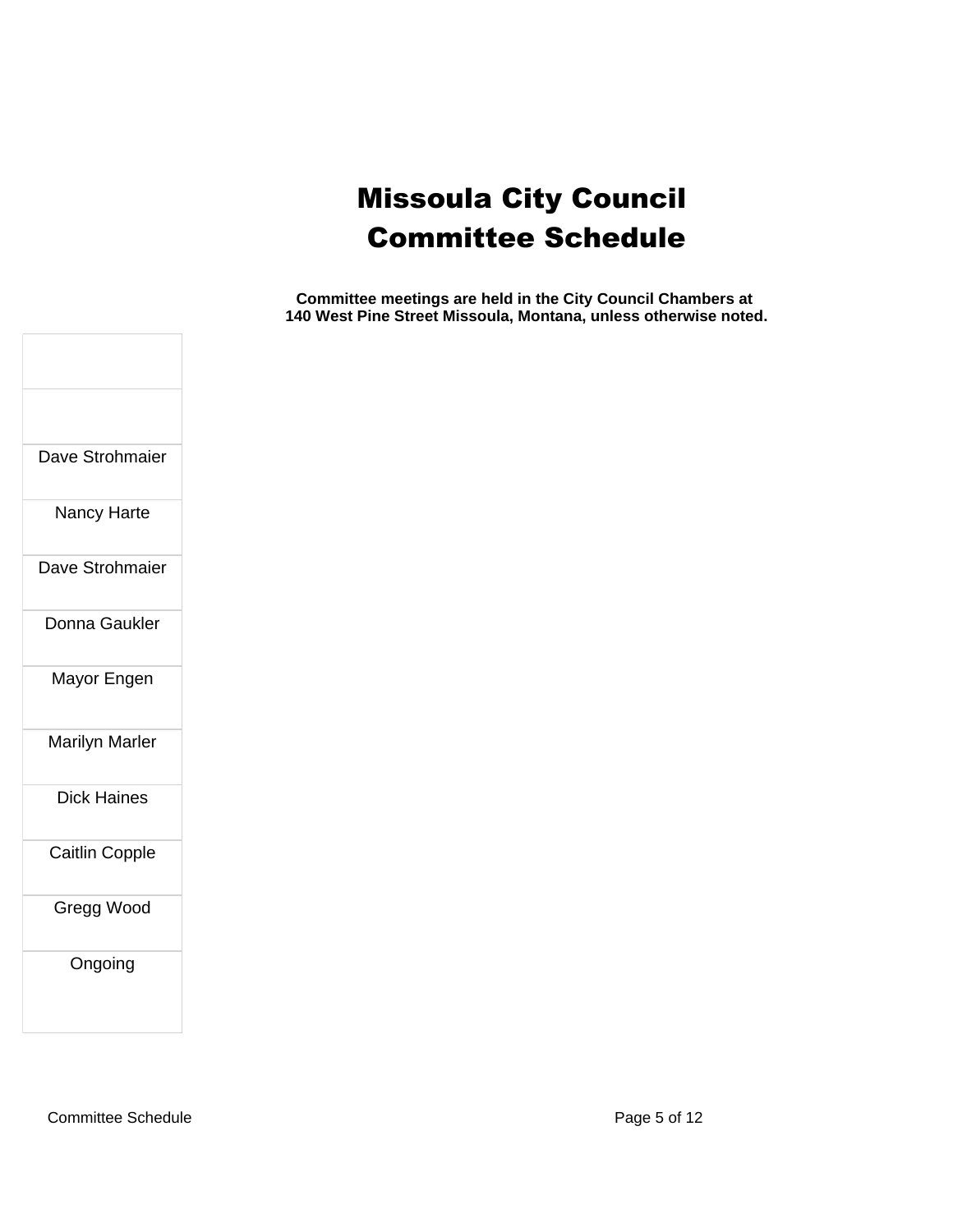| Economic<br>Development | 16 | Identify needs and possible solutions to Missoula's<br>technology infrastructure that would help existing<br>businesses expand and increase the City's<br>competitive advantage in recruiting new companies.            | <b>History</b> |
|-------------------------|----|-------------------------------------------------------------------------------------------------------------------------------------------------------------------------------------------------------------------------|----------------|
| Plat, Annex &<br>Zoning | 17 | City Zoning Ordinance Amendments to 20.45.060<br>entitled Accessory Dwelling Units and 20.60.020<br>entitled Required Motor Vehicle Parking of Title 20,<br>Missoula City Zoning Ordinance                              | <b>History</b> |
|                         | 18 | Annexation, (see separate list at City Clerk's Office<br>for pending annexations) (Ongoing in committee)                                                                                                                | <b>History</b> |
|                         | 19 | Amend Article 7. Error Corrections and Adjustments<br>to the subdivision regulations to allow for restrictions<br>or conditions placed on a plat by the governing body<br>to be amended or removed by a future council. | <b>History</b> |
|                         | 20 | Discussion of City planning issues with members of<br>the Planning Board.                                                                                                                                               | <b>History</b> |
| Pub. Safety &<br>Health | 21 | Police Department update.                                                                                                                                                                                               | <b>History</b> |
|                         | 22 | Health Department update.                                                                                                                                                                                               | <b>History</b> |
|                         | 23 | Discussion of sexual assault prevention campaign<br>and consideration of unfunded crime victim advocate<br>urban outreach position.                                                                                     | <b>History</b> |
|                         | 24 | Safety aspects of management of the urban deer<br>population in the city of Missoula.                                                                                                                                   | <b>History</b> |
|                         | 25 | Discussion with Crime Victim Advocate Office.                                                                                                                                                                           | <b>History</b> |
|                         | 26 | Eat Smart Coalition information.                                                                                                                                                                                        | <b>History</b> |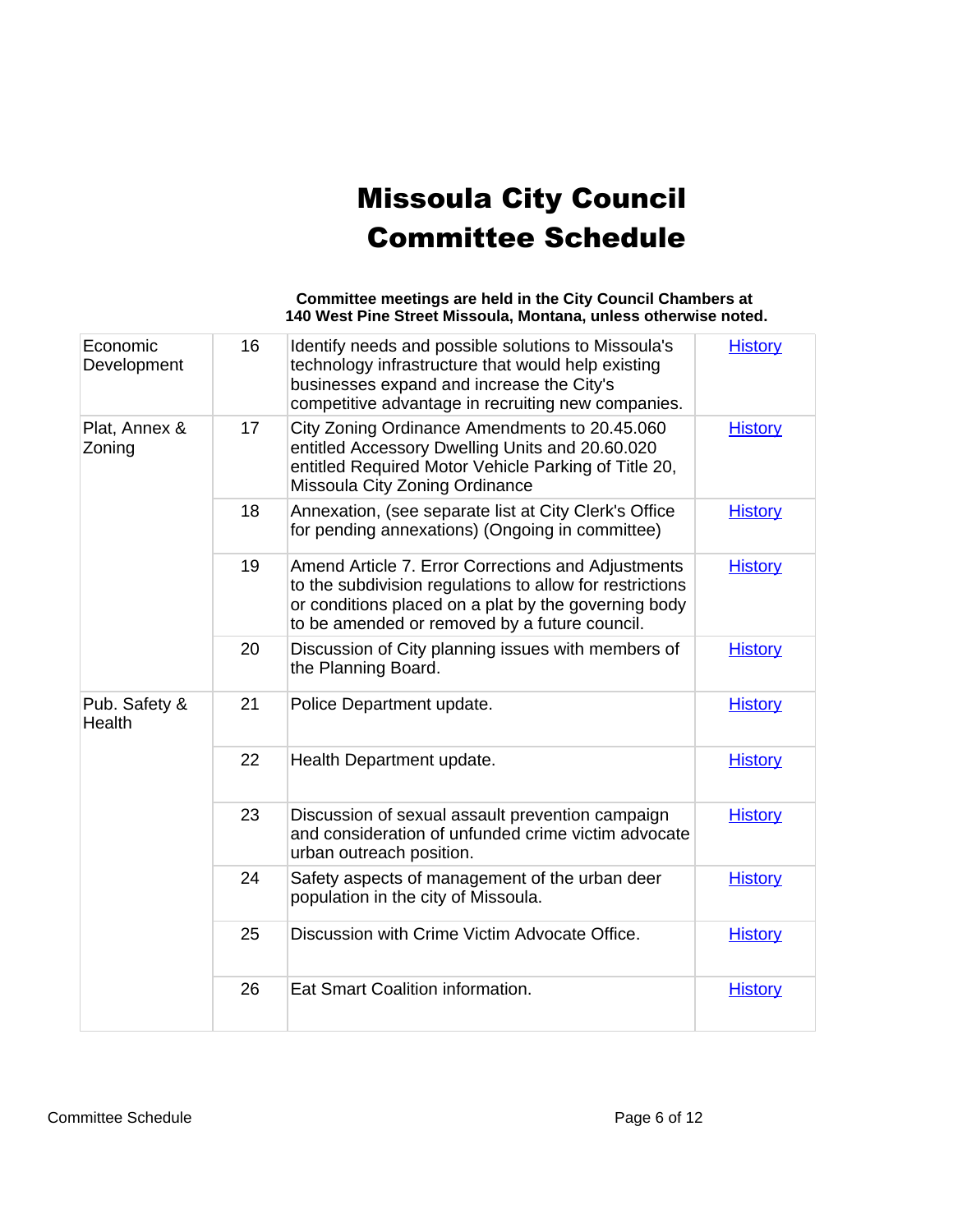| Caitlin Copple                     |
|------------------------------------|
| Missoula City<br>Council           |
| Jon Wilkins                        |
| <b>Bob Jaffe</b>                   |
| <b>Mark Muir</b>                   |
| <b>Ellen Leahy</b>                 |
| <b>Caitlin Copple</b>              |
| Dick Haines, Jon<br><b>Wilkins</b> |
| Jon Wilkins                        |
| <b>Jason Wiener</b>                |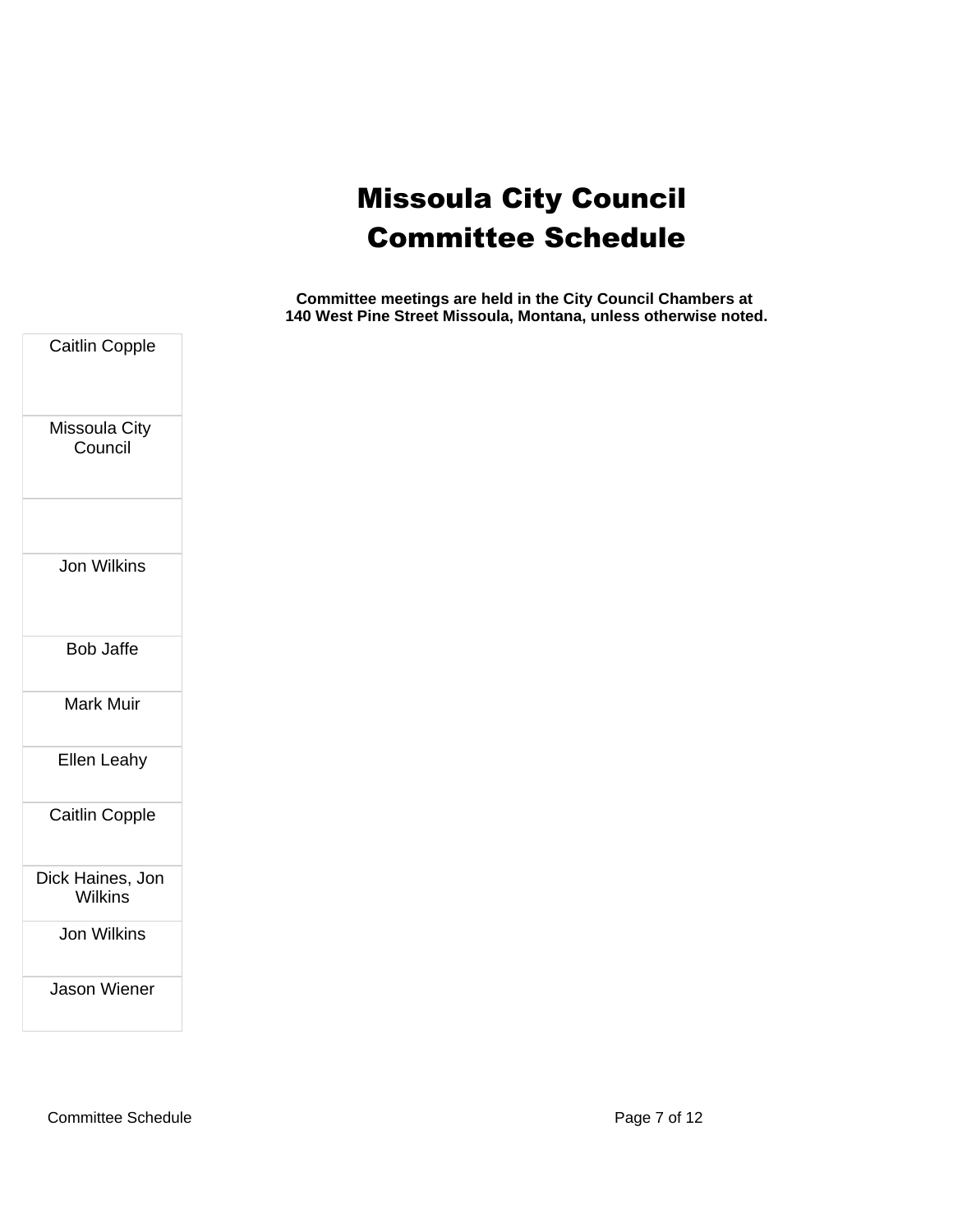| Committee meetings are held in the City Council Chambers at     |
|-----------------------------------------------------------------|
| 140 West Pine Street Missoula, Montana, unless otherwise noted. |

| Pub. Safety &<br>Health | 27 | Air quality issues related to railroad operations in<br>and through Missoula.             | <b>History</b> |
|-------------------------|----|-------------------------------------------------------------------------------------------|----------------|
|                         | 28 | Discuss the city's response to illegal fireworks in<br>Missoula.                          | <b>History</b> |
| <b>Public Works</b>     | 29 | Discuss the timing of various traffic lights around the<br>City.                          | <b>History</b> |
|                         | 30 | Resolution to change the speed limit on Reserve<br>Street between Brooks and 39th Street. | <b>History</b> |
|                         | 31 | Discussion of Sidewalk Master Plan                                                        | <b>History</b> |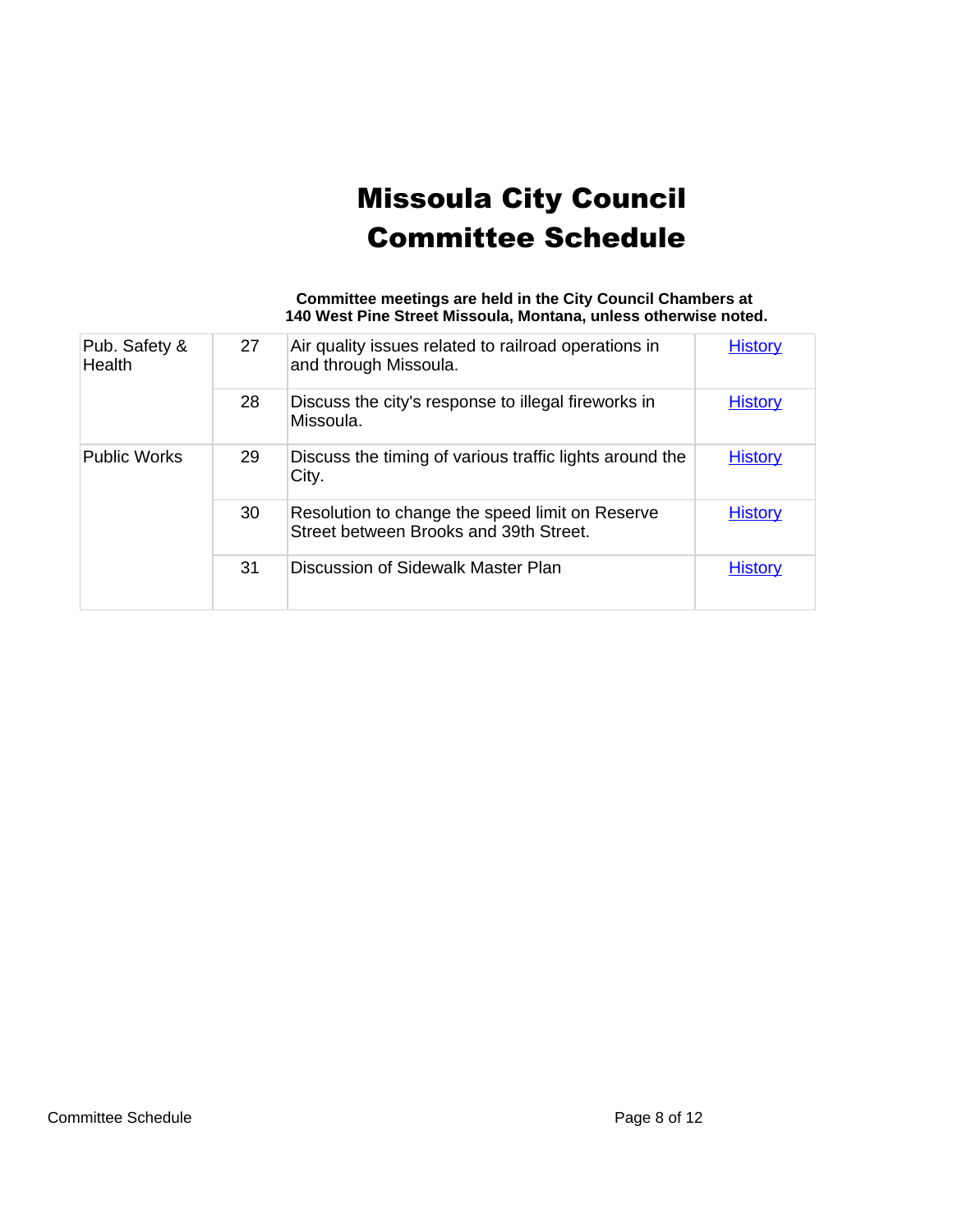**Committee meetings are held in the City Council Chambers at 140 West Pine Street Missoula, Montana, unless otherwise noted.**

Dave Strohmaier Dave Strohmaier Bob Jaffe Wayne Gravatt

Cynthia Wolken

The City makes reasonable accommodations for any known disability that may interfere with a person's ability to participate in this meeting. Persons needing accommodation must notify the City Clerk's Office to make needed arrangements. Please call 552 -6080 or write to Martha Rehbein, 435 Ryman Street, Missoula, Montana 59802, to make your request known.